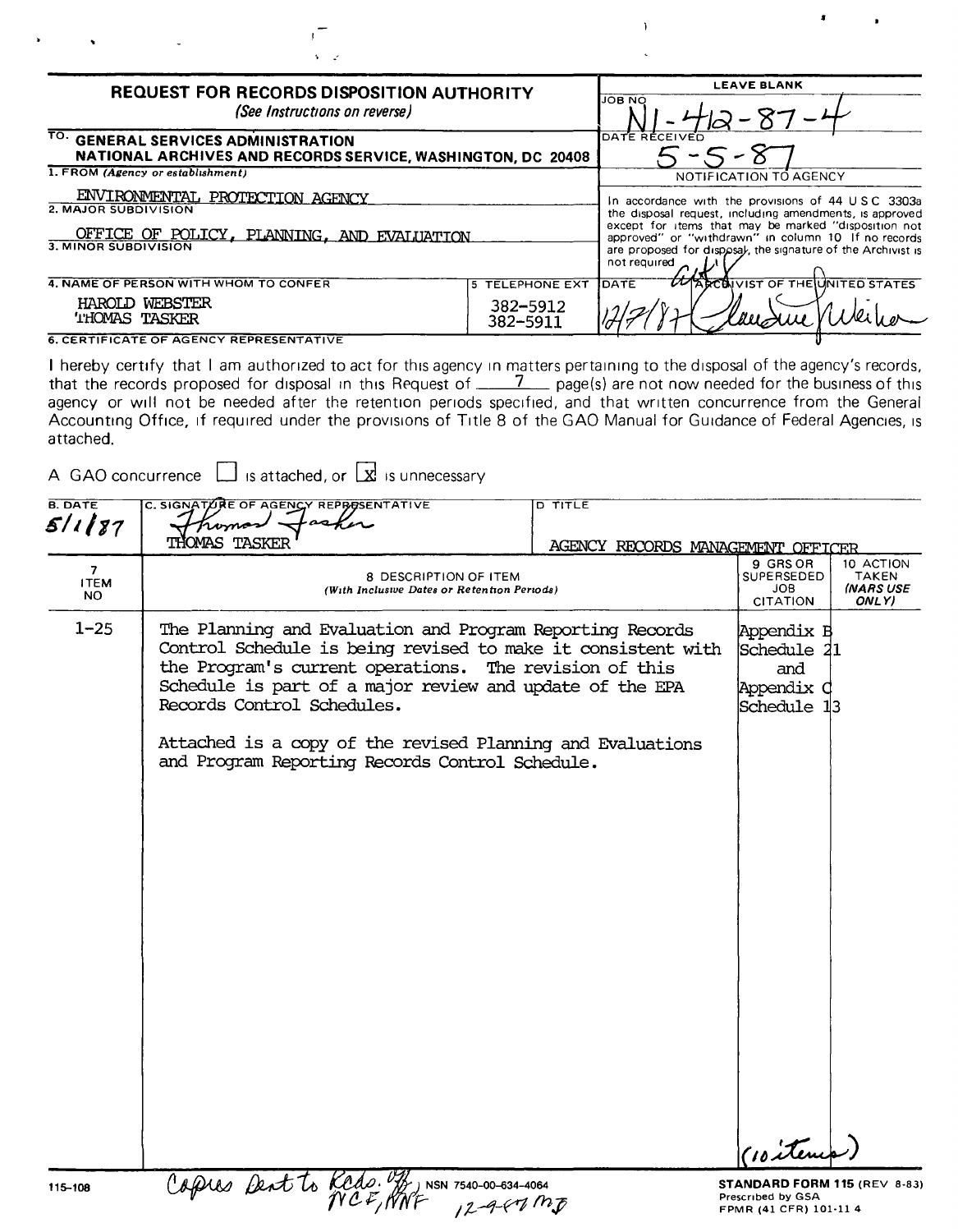| U.S. ENVIRONMENTAL PROTECTION AGENCY-RECORDS CONTROL SCHEDULES |                                                                                                                                                                                                                                                                                                                                                                                                                                                                                                                                  |                                                                                                                                                                                                                                                                                           |  |
|----------------------------------------------------------------|----------------------------------------------------------------------------------------------------------------------------------------------------------------------------------------------------------------------------------------------------------------------------------------------------------------------------------------------------------------------------------------------------------------------------------------------------------------------------------------------------------------------------------|-------------------------------------------------------------------------------------------------------------------------------------------------------------------------------------------------------------------------------------------------------------------------------------------|--|
|                                                                | TITLE OF SCHEDULE                                                                                                                                                                                                                                                                                                                                                                                                                                                                                                                | COVERAGE OF SCHEDULE                                                                                                                                                                                                                                                                      |  |
|                                                                | PLANNING AND EVALUATION AND PROGRAM REPORTING RECORDS                                                                                                                                                                                                                                                                                                                                                                                                                                                                            | <b>AGENCYWIDE</b>                                                                                                                                                                                                                                                                         |  |
| <b>TEM</b>                                                     | NAME AND DESCRIPTION OF RECORD/FILE                                                                                                                                                                                                                                                                                                                                                                                                                                                                                              | RETENTION PERIOD AND DISPOSITION                                                                                                                                                                                                                                                          |  |
| $\mathbf{1}$ .                                                 | Controlled and Major Correspondence of the Assistant<br>Administrator for Policy, Planning, and Evaluation. Includes<br>copies of controlled and major correspondence signed by the<br>Assistant Administrator. The correspondence significantly<br>documents the program activities and was processed under<br>special handling control procedures because of the impor-<br>tance of the letters or time requirements of replies.<br>Records consist of copies of incoming letters, copies of<br>the responses, and enclosures. | Retention: Permanent.<br>Disposition: Break file at end of year. Keep in<br>office current plus 1 additional year, then trans-<br>fer to the FRC. Keep in FRC for 20 years, then<br>offer to the National Archives in 5 year blocks.                                                      |  |
| 2.                                                             | General Correspondence of the Assistant Administrator for<br>Policy, Planning, and Evaluation. Includes copies of non-<br>controlled (routine) correspondence. Records consist<br>of incoming letters and replies.                                                                                                                                                                                                                                                                                                               | Retention: Retain 5 years.<br>Disposition: Break file at end of year. Keep in<br>office office 1 year, then transfer to FRC.<br>Destroy when 5 years old.                                                                                                                                 |  |
| 3.                                                             | Program Development File. Consists of records related to<br>the development of the Office of Policy, Planning, and Eval-<br>uation programs. Records consist of correspondence, issue<br>papers and reports relative to policy, strategy, program<br>control, research priorities, legislative priorities, and<br>other related records.                                                                                                                                                                                         | Retention: Permanent.<br>Disposition: Break file at end of 2 years. Keep<br>in office 3 years, then transfer to the FRC.<br>Keep in FRC for 20 years, then offer to the<br>National Archives in 5 year blocks.                                                                            |  |
| 4.                                                             | Program Management File. Consists of records related to<br>the management and administrative support of each unit of<br>the Office of Policy, Planning, and Evaluation programs.<br>Records consist of program planning and implementation,<br>personnel needs, work accomplishments, budgetary materials,<br>and other program management activities.                                                                                                                                                                           | Retention: Retain 5 years.<br>Disposition: Break file at end of year. Keep in<br>office I year, then transfer to the FRC. Destroy<br>when 5 years old.                                                                                                                                    |  |
| 5.                                                             | Speeches by Assistant Administrator Staff. Speeches pre-<br>pared for delivery at civic functions and professional<br>conferences and meetings.                                                                                                                                                                                                                                                                                                                                                                                  | Retention:<br>a. Record Copy. Permanent.<br>b. Information Copies. Retain 1 year.<br>Disposition:<br>a. Record Copy. Break file after presentation.<br>Keep in office 5 years, then transfer to the<br>FRC. Keep in FRC 5 years, then offer to the<br>National Archives in 5 year blocks. |  |
|                                                                |                                                                                                                                                                                                                                                                                                                                                                                                                                                                                                                                  | b. Information Copies: Destroy when 1 year old Or sooner if no longer needed.                                                                                                                                                                                                             |  |

 $\sim$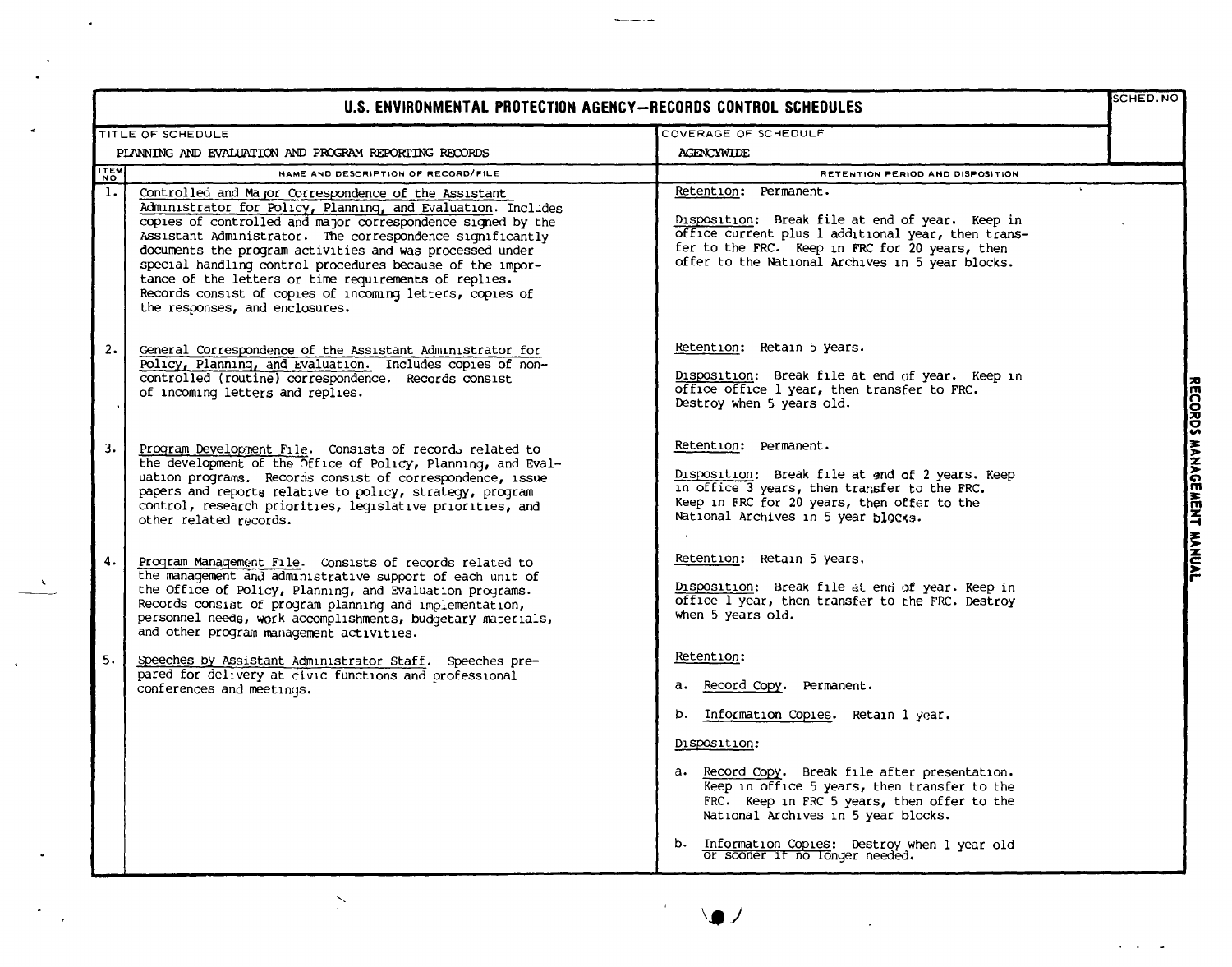| U.S. ENVIRONMENTAL PROTECTION AGENCY-RECORDS CONTROL SCHEDULES                                                                                                                                                                                                                                                                                             |                                                                                                                                                                                                                                                                                                                                                                                                 | SCHED.NO      |
|------------------------------------------------------------------------------------------------------------------------------------------------------------------------------------------------------------------------------------------------------------------------------------------------------------------------------------------------------------|-------------------------------------------------------------------------------------------------------------------------------------------------------------------------------------------------------------------------------------------------------------------------------------------------------------------------------------------------------------------------------------------------|---------------|
| TITLE OF SCHEDULE                                                                                                                                                                                                                                                                                                                                          | COVERAGE OF SCHEDULE                                                                                                                                                                                                                                                                                                                                                                            |               |
| PLANNING AND EVALUATION AND PROGRAM REPORTING RECORDS                                                                                                                                                                                                                                                                                                      | <b>AGENCYWIDE</b>                                                                                                                                                                                                                                                                                                                                                                               |               |
| <b>ITEM</b><br>NAME AND DESCRIPTION OF RECORD/FILE                                                                                                                                                                                                                                                                                                         | RETENTION PERIOD AND DISPOSITION                                                                                                                                                                                                                                                                                                                                                                |               |
| 6.1<br>Freedom of Information Response File. Includes copies of<br>incoming requests for information under the Freedom of<br>Information Act, copies of replies, and copies of any<br>interagency memoranda concerning the request. Note: this<br>file does not contain the Program's official record of<br>information being requested.                   | Retention: Retain 2 years.<br>Disposition: Break file at end of year. Keep<br>in office current plus 1 additional year.<br>Destroy when 2 years old.                                                                                                                                                                                                                                            |               |
| 7.<br>Requlations, Standards, and Guidelines. Contains infor-<br>mation related to the development and implementation of<br>rules for effecting environmental legislation. Records<br>consists of work group organization requests, work plans,<br>drafts of rules, interagency comments, steering committee<br>reviews, clips from Federal Reqister, etc. | Retention:<br>a. Office Copy: Retain 10 years.<br>b. Work Copy: Retain 1 year<br>Disposition:<br>a. Office Copy. Break file upon publication as<br>fral rule in Federal Register. Keep in office<br>2 years, then transfer to the FRC. Destroy when<br>10 years old.<br>b. Work Copy. Break file upon publication as<br>final rule in Federal Reqister. Keep in office<br>l year, then destroy. | <b>MANAGE</b> |
| 8.<br>Reports to Congress - Final Copy. Reports made to<br>Congress by EPA in accordance with the mandates of the<br>Clean Air Act, Clean Water Act, and other environmental<br>legislation.                                                                                                                                                               | Retention:<br>a. Record Copy. Permanent.<br>b. Information Copies. As determined by user's<br>needs.<br>Disposition:<br>ar Record Copy. Break file upon completion of<br>report. Reep sa office 5 years, then transfer<br>to the FRC. Keep in FRC 15 years, then offer<br>to the National Archives.<br>b. Information Copies. Destroy when no longer<br>used.                                   |               |

 $\mathbf{Q}$ 

 $\mathcal{X}^{\pm}$ 

 $\langle \cdot \rangle$ 

 $\bullet$ 

 $\bullet$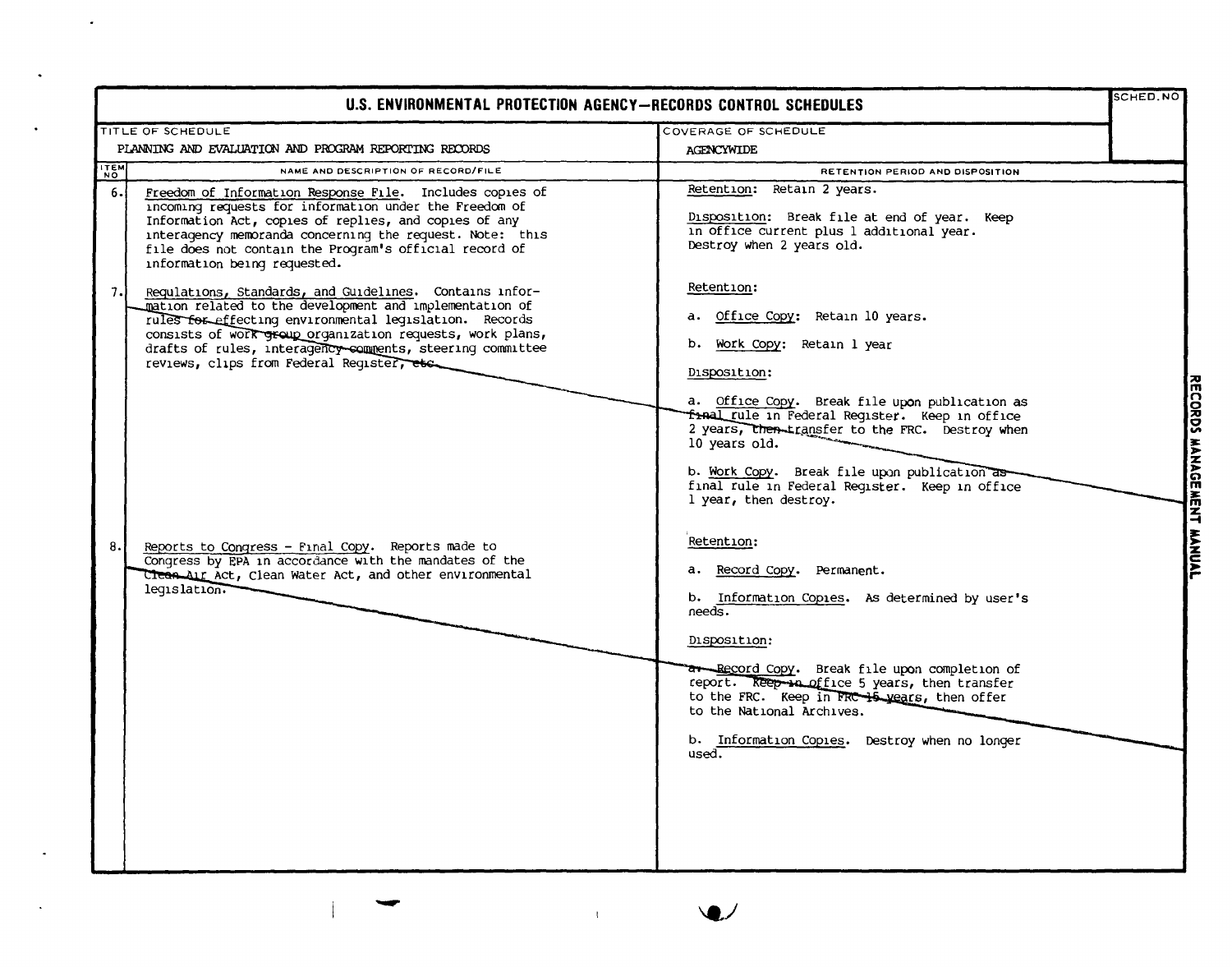| U.S. ENVIRONMENTAL PROTECTION AGENCY—RECORDS CONTROL SCHEDULES |                                                                                                                                                                                                                                                                                                                                                                                                                                                                                                                                                                                                                                        |                                                                                                                                                                                                         | SCHED.NO                  |
|----------------------------------------------------------------|----------------------------------------------------------------------------------------------------------------------------------------------------------------------------------------------------------------------------------------------------------------------------------------------------------------------------------------------------------------------------------------------------------------------------------------------------------------------------------------------------------------------------------------------------------------------------------------------------------------------------------------|---------------------------------------------------------------------------------------------------------------------------------------------------------------------------------------------------------|---------------------------|
|                                                                | TITLE OF SCHEDULE                                                                                                                                                                                                                                                                                                                                                                                                                                                                                                                                                                                                                      | COVERAGE OF SCHEDULE                                                                                                                                                                                    |                           |
|                                                                | PLANNING AND EVALUATION AND PROGRAM REPORTING RECORDS                                                                                                                                                                                                                                                                                                                                                                                                                                                                                                                                                                                  | <b>AGENCYWIDE</b>                                                                                                                                                                                       |                           |
| <b>TEM</b>                                                     | NAME AND DESCRIPTION OF RECORD/FILE                                                                                                                                                                                                                                                                                                                                                                                                                                                                                                                                                                                                    | RETENTION PERIOD AND DISPOSITION                                                                                                                                                                        |                           |
| 9.                                                             | Reports to Congress-Work Files. Contains data pertaining<br>to the organization, design, construction, evaluation, and<br>revision of reports prepared for Congress by BPA - Records.<br>consist of requests to form work groups, work plans,<br>minutes of work group meetings, initial and corrected<br>drafts of parts or all of reports, distribution lists,<br>comments on revised and final drafts.                                                                                                                                                                                                                              | Retention: Retain 6 years.<br>Disposition: Break file upon publication of<br>report. Reep in office 2 years, then transfer<br>to the FRC. Destroy when 6 years old.                                     |                           |
| 10.                                                            | EPA Steering Committee Meeting File. Contains documents<br>pertaining to the arrangements, conduct, and results of<br>EPA Steering Committee weekly and Diweekly meetinger-<br>Steering committee meetings contribute to the making of<br>EPA Policy. Records consist of agendas, talking papers,<br>development plan submissions, summary and minutes of                                                                                                                                                                                                                                                                              | Retention: Permanent.<br>Disposition: Break file at end of year. Keep in<br><del>office 1 year, then transfer to the</del> FRC. Keep in<br>FRC 20 years, then offer to the National Archives.           |                           |
| 11.                                                            | meetings.<br>Standards and Requlations Information System Planning and<br>and status Reports. Computer produced reports providing<br>the designation, problems, development status, names of<br>key personnel and lead offices, schedule, and milestones<br>for regulations, standards, and quidelines and congress-<br>ional reports.                                                                                                                                                                                                                                                                                                 | Retention: Current plus 2 prior editions.<br><del>Disposition: Broak upon receipt of report. Keep</del><br>in office until receipt of 3 additional editions,<br>then destroy.                           | RECORDS MANAGEMENT MANUAL |
| 12.                                                            | Program Policy Planning File. File contains the documents<br>relating to the work and output of the Office. The<br>Progr <del>am"s activities are formulating</del> policies and plans in<br>areas which cross-cut program functions, and developme-<br>and analyzing key policy and legislative issues. Records<br>consist of correspondence and reports on energy situation<br>and impact on environmental program, comments on pending<br>and proposed legislation, issue papers on construction<br>grants program, copies of requiations, speeches, testimony<br>for congressional hearings, investigation and project<br>reports. | Retention: Permanent.<br>$\sim$<br>Disposition: Break file at end of 2 years. Keep<br>in office 2 years, then transfer to the FRC. Keep<br>In the FRC-20-years, then offer to the National<br>Archives. |                           |
| $\overline{3}$ .                                               | Economic Dislocation (Early Warning) Report. A quarterly<br>report made by EPA to provide the Department of Labor with<br>advanced warning of assual and potential job losses<br>resulting from environmental requlations. Report provides<br>names and location of plants, number of jobs lost, antici-<br>pated enforcement action, expenditures required to meet<br>requirements of requlations. Provides consolidated picture<br>of industries unwillingness or inability to satisfy pollution<br>control requirements.                                                                                                            | Retention: Permanent.<br>Disposition: Break file at end of year. Keep<br>in office 5 years, then transfer to the FRC.<br>Keep in the FRC 20 years, then offer to the<br>National Archives.              |                           |

 $\mathcal{A}^{\pm}$ 

 $\hat{\mathbf{r}}$ 

 $\bar{z}$ 

J.

 $\omega$ 

 $\sim$   $\sim$ 

 $\rightarrow$ 

 $\omega$ 

 $\ddot{\phantom{a}}$ 

ä,

 $\blacksquare$ 

 $\bar{\phantom{a}}$ 

 $\mathcal{A}^{\mathcal{A}}$ 

 $\frac{1}{\beta}$ 

 $($   $\bullet$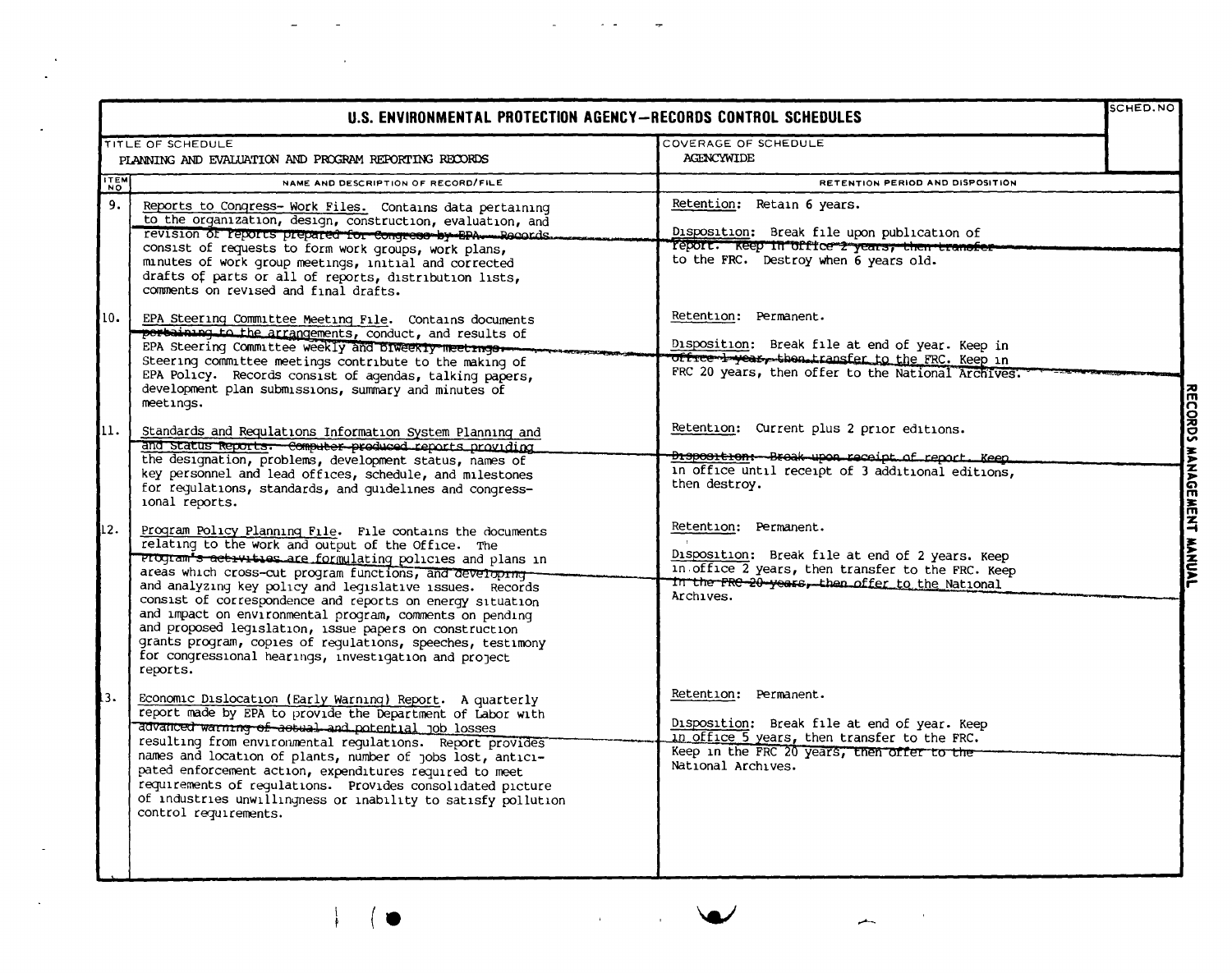| U.S. ENVIRONMENTAL PROTECTION AGENCY-RECORDS CONTROL SCHEDULES |                                                                                                                                                                                                                                                                                                                                                                                                                                                                        |                                                                                                                                                                                                                                                                                                                                                                                                       | SCHED.NO                  |
|----------------------------------------------------------------|------------------------------------------------------------------------------------------------------------------------------------------------------------------------------------------------------------------------------------------------------------------------------------------------------------------------------------------------------------------------------------------------------------------------------------------------------------------------|-------------------------------------------------------------------------------------------------------------------------------------------------------------------------------------------------------------------------------------------------------------------------------------------------------------------------------------------------------------------------------------------------------|---------------------------|
|                                                                | TITLE OF SCHEDULE<br>PLANNING AND EVALUATION AND PROGRAM REPORTING RECORDS                                                                                                                                                                                                                                                                                                                                                                                             | COVERAGE OF SCHEDULE<br><b>AGENCYWIDE</b>                                                                                                                                                                                                                                                                                                                                                             |                           |
| $\frac{1}{N}$                                                  | NAME AND DESCRIPTION OF RECORD/FILE                                                                                                                                                                                                                                                                                                                                                                                                                                    | RETENTION PERIOD AND DISPOSITION                                                                                                                                                                                                                                                                                                                                                                      |                           |
| 14J                                                            | Contracts - Project Group File. Contains documents relating<br>to the formulation, award, and changes in cotracts for<br>special studies and support services. Records consist of<br>procurement requests, proposals, justification statements,<br>task orders, bid evaluations, award notices, copies of<br>of invoices, reports of payment, progress reports.                                                                                                        | Retention: Retain 6 years.<br>Disposition: Break file upon completion of<br>project. Keep in office l year, then transfer to<br>the FRC. Destroy when 6 years old.                                                                                                                                                                                                                                    |                           |
| 15.                                                            | Contract Proposals. Solicited and unsolicited proposals by<br>consultants, universities, and commercial and industrial<br>contractors to make studies or surveys or provide goods<br>or services.                                                                                                                                                                                                                                                                      | Retention: Receipt of proposal plus 1 year.<br>Disposition: Break file upon recerpt of proposal.<br>Keep in office 1 year, then destroy.                                                                                                                                                                                                                                                              |                           |
| 16.                                                            | Final Reports Resulting from Contractor, Grantee, Inter-<br>and Intra-Agency Studies, Surveys, and Services. Final<br>project and study reports submitted to EPA by contractors,<br>grantees, inter- and intra-agency study groups. Covers<br>the economic analysis of Effluent Guidelines for various<br>industrial groups, economic effects of energy crisis on<br>EPA programs, economic impact of regulations and standards<br>on selected industrial groups, etc. | Retention:<br>a. Record Copy. Permanent.<br>b. Information Copy. As determined by user's<br>$need$ s.<br>Disposition:                                                                                                                                                                                                                                                                                 | RECORDS MANAGEMENT MANUAL |
| 17.                                                            | Program and Program Activity Evaluation Work Files.<br>Contains documents pertaining to the review and analysis.<br>of and reports on EPA programs and program group activities.<br>Records consist of request to make study, samples of program<br>group documents, interview and investigation notes, program<br>group's handbooks and reports, review summary notes, draft<br>of evaluation report.                                                                 | a. Record Cooy. Break file upon completion of<br>project evaluation and comment period. Keep in<br>office 1 year, then transfer to the PROT-Keep in<br>the FRC 20 years, then offer to the National<br>Archives.<br>b. Information Copies. Destroy when no longer<br>used.<br>Retention: Retain 1 year.<br>Disposition: Break file upon completion of<br>report. Keep in office i year, then destroy. |                           |

 $\omega_{\rm{max}}$ 

 $\mathcal{A}(\mathcal{A})$  , and  $\mathcal{A}(\mathcal{A})$ 

 $\sim$  100  $\pm$ 

 $\begin{array}{ccc} \text{---} & \text{---} \end{array}$ 

 $\frac{1}{\sqrt{2}}$ 

 $\left\vert \right\vert$ 

 $\langle \sigma_{\rm{eff}} \rangle$ 

 $\sim$ 

 $\bar{\omega}$ 

 $\sim$ 

 $\blacksquare$ 

 $\mathcal{L}(\mathcal{L}(\mathcal{L}))$  and  $\mathcal{L}(\mathcal{L}(\mathcal{L}))$  and  $\mathcal{L}(\mathcal{L}(\mathcal{L}))$ 

 $\mathcal{L}^{\text{max}}_{\text{max}}$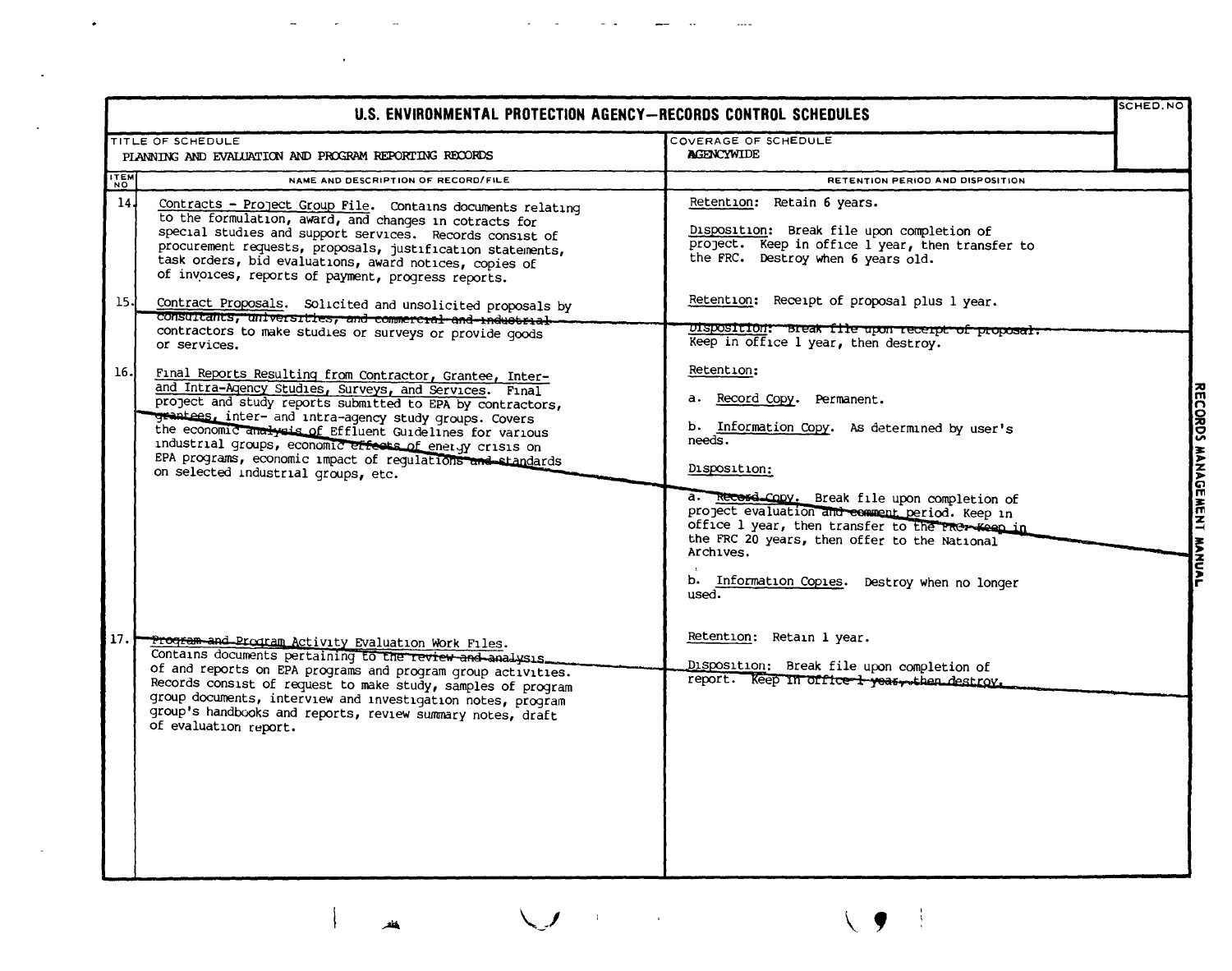| TITLE OF SCHEDULE<br>COVERAGE OF SCHEDULE<br>PLANNING AND EVALUATION AND PROGRAM REPORTING RECORDS<br><b>AGENCYWIDE</b><br>TTEM<br>NAME AND DESCRIPTION OF RECORD/FILE<br>RETENTION PERIOD AND DISPOSITION<br>Retention: Retain 5 years.<br>18.<br>Program and Program Activity Evaluation Reports. Final<br>reports resulting from the study and analysis of EPA<br>Disposition: Break file upon completion of<br>programs and program activities by the Office of Policy,<br>report. Keep in office 5 years, then destroy.<br>Planning, and Evaluation.<br>Retention:<br>19.1<br>Annual Headquarters Operating Guidance Paper and Regional<br>Guidance Plan. An overall plan covering the objectives of<br>a. Record Copy. Permanent.<br>the Agency, the priority and strategy for their attainment,<br>the group assigned task responsibility, and the anticipated<br>b. Information Copies. Retain current plus 1<br>date of completion. Plan represents the prime product of<br>year.<br>the Management by Objective process, and the collective<br>strategy studies for implementing environmental legislation.<br>Disposition:<br>Separate write-ups made for Headquarters and Reqions.<br>a. Record Copy. Brak file upon completion of<br>plan. Keep in office 10 years, then transfer to<br>the FRC. Keep in the FRC 15 years, then offer<br>to the National Archives.<br>Retention: See disposition below.<br>Personal Reference Collections. Collections of technical<br>and related reference documents and printed material main-<br>Disposition: Break file upon termination or<br>tained by individual staff members for personal use. Records<br>transfer of staff member. Review file and<br>consist of articles from professional journalsy information<br>remove any records of value to the Agency. Offer<br>copies of technical reports, copies of authored and received<br>file to departing staff member. If offer reported.<br>memorandums and correspondence, photos, maps, handbooks, etc.<br>keep 1 month, then destroy.<br>Retention: Retain 10 years.<br>Agency Program Plans Review File. Record copies of Head-<br>quarters and Reqional Office program plans/goals and re-<br>Disposition: Break file at end of fiscal year.<br>quests for changes to the plans. Plans show status of.<br>Keep nottice ladditional fiscal year, then<br>each Agency program objectives for coming fiscal year.<br>transfer to the FRC. Destroy when 10 years old.<br>Records consist of copy of program plan, change requests,<br>evaluation of plans, and correspondence and other related<br>supporting papers. Also, includes regional quidance reports | <b>SCHED.NO</b> |
|----------------------------------------------------------------------------------------------------------------------------------------------------------------------------------------------------------------------------------------------------------------------------------------------------------------------------------------------------------------------------------------------------------------------------------------------------------------------------------------------------------------------------------------------------------------------------------------------------------------------------------------------------------------------------------------------------------------------------------------------------------------------------------------------------------------------------------------------------------------------------------------------------------------------------------------------------------------------------------------------------------------------------------------------------------------------------------------------------------------------------------------------------------------------------------------------------------------------------------------------------------------------------------------------------------------------------------------------------------------------------------------------------------------------------------------------------------------------------------------------------------------------------------------------------------------------------------------------------------------------------------------------------------------------------------------------------------------------------------------------------------------------------------------------------------------------------------------------------------------------------------------------------------------------------------------------------------------------------------------------------------------------------------------------------------------------------------------------------------------------------------------------------------------------------------------------------------------------------------------------------------------------------------------------------------------------------------------------------------------------------------------------------------------------------------------------------------------------------------------------------------------------------------------------------------------------------------------------------------------------------------------------------------------------------|-----------------|
|                                                                                                                                                                                                                                                                                                                                                                                                                                                                                                                                                                                                                                                                                                                                                                                                                                                                                                                                                                                                                                                                                                                                                                                                                                                                                                                                                                                                                                                                                                                                                                                                                                                                                                                                                                                                                                                                                                                                                                                                                                                                                                                                                                                                                                                                                                                                                                                                                                                                                                                                                                                                                                                                            |                 |
|                                                                                                                                                                                                                                                                                                                                                                                                                                                                                                                                                                                                                                                                                                                                                                                                                                                                                                                                                                                                                                                                                                                                                                                                                                                                                                                                                                                                                                                                                                                                                                                                                                                                                                                                                                                                                                                                                                                                                                                                                                                                                                                                                                                                                                                                                                                                                                                                                                                                                                                                                                                                                                                                            |                 |
|                                                                                                                                                                                                                                                                                                                                                                                                                                                                                                                                                                                                                                                                                                                                                                                                                                                                                                                                                                                                                                                                                                                                                                                                                                                                                                                                                                                                                                                                                                                                                                                                                                                                                                                                                                                                                                                                                                                                                                                                                                                                                                                                                                                                                                                                                                                                                                                                                                                                                                                                                                                                                                                                            |                 |
|                                                                                                                                                                                                                                                                                                                                                                                                                                                                                                                                                                                                                                                                                                                                                                                                                                                                                                                                                                                                                                                                                                                                                                                                                                                                                                                                                                                                                                                                                                                                                                                                                                                                                                                                                                                                                                                                                                                                                                                                                                                                                                                                                                                                                                                                                                                                                                                                                                                                                                                                                                                                                                                                            |                 |
|                                                                                                                                                                                                                                                                                                                                                                                                                                                                                                                                                                                                                                                                                                                                                                                                                                                                                                                                                                                                                                                                                                                                                                                                                                                                                                                                                                                                                                                                                                                                                                                                                                                                                                                                                                                                                                                                                                                                                                                                                                                                                                                                                                                                                                                                                                                                                                                                                                                                                                                                                                                                                                                                            |                 |
| 20.<br>21.1                                                                                                                                                                                                                                                                                                                                                                                                                                                                                                                                                                                                                                                                                                                                                                                                                                                                                                                                                                                                                                                                                                                                                                                                                                                                                                                                                                                                                                                                                                                                                                                                                                                                                                                                                                                                                                                                                                                                                                                                                                                                                                                                                                                                                                                                                                                                                                                                                                                                                                                                                                                                                                                                |                 |
|                                                                                                                                                                                                                                                                                                                                                                                                                                                                                                                                                                                                                                                                                                                                                                                                                                                                                                                                                                                                                                                                                                                                                                                                                                                                                                                                                                                                                                                                                                                                                                                                                                                                                                                                                                                                                                                                                                                                                                                                                                                                                                                                                                                                                                                                                                                                                                                                                                                                                                                                                                                                                                                                            |                 |
|                                                                                                                                                                                                                                                                                                                                                                                                                                                                                                                                                                                                                                                                                                                                                                                                                                                                                                                                                                                                                                                                                                                                                                                                                                                                                                                                                                                                                                                                                                                                                                                                                                                                                                                                                                                                                                                                                                                                                                                                                                                                                                                                                                                                                                                                                                                                                                                                                                                                                                                                                                                                                                                                            |                 |
| and revisions.<br>Retention: See disposition below.                                                                                                                                                                                                                                                                                                                                                                                                                                                                                                                                                                                                                                                                                                                                                                                                                                                                                                                                                                                                                                                                                                                                                                                                                                                                                                                                                                                                                                                                                                                                                                                                                                                                                                                                                                                                                                                                                                                                                                                                                                                                                                                                                                                                                                                                                                                                                                                                                                                                                                                                                                                                                        |                 |
| 22.<br>Regional Briefing Books. Record copies of reports used by<br>various management officials to evaluate the current status.<br>Disposition: Destroy after superseded by new<br>of regional programs when making site visits to regions.<br>reports.                                                                                                                                                                                                                                                                                                                                                                                                                                                                                                                                                                                                                                                                                                                                                                                                                                                                                                                                                                                                                                                                                                                                                                                                                                                                                                                                                                                                                                                                                                                                                                                                                                                                                                                                                                                                                                                                                                                                                                                                                                                                                                                                                                                                                                                                                                                                                                                                                   |                 |

 $\bullet$ 

 $\mathbb{Z}^2$ 

 $\frac{1}{\sqrt{2}}$ 

 $\overline{\phantom{a}}$ 

 $\mathcal{E}_{\mathcal{A}}$ 

أيتسر

 $\sim$   $\sim$   $\sim$ 

 $\omega_{\rm{eff}} = \omega_{\rm{eff}} = \omega_{\rm{eff}}$  and

 $\mathcal{N}$ 

食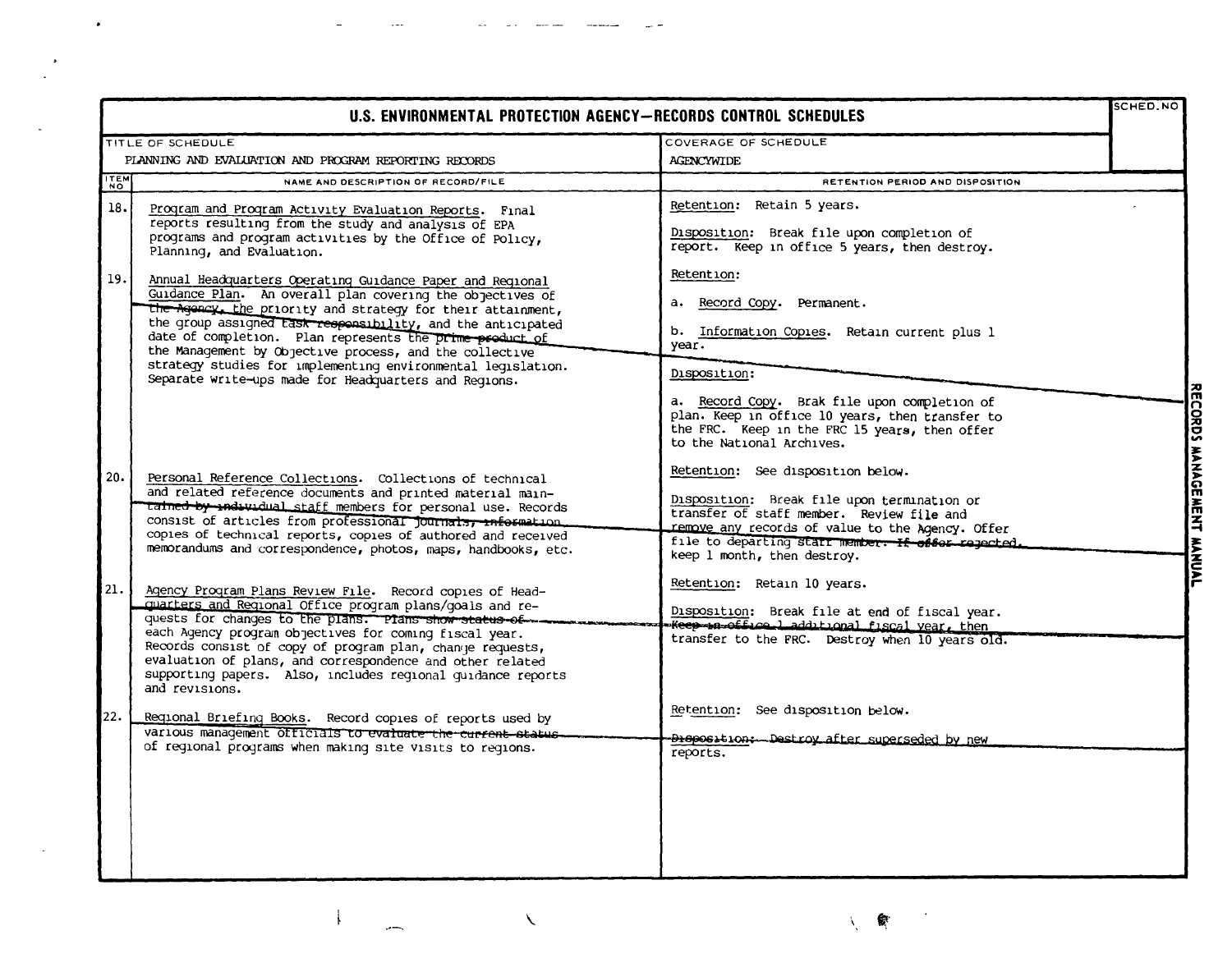| U.S. ENVIRONMENTAL PROTECTION AGENCY-RECORDS CONTROL SCHEDULES |                                                                                                                                                                                                                                                                                                                                                                                                                                                                                                                                                                                                                                                                                                                                                                                                                                                                                                                                                                                                                                                  |                                                                                                                                                                                                                                                                                                                                                           |  |  |
|----------------------------------------------------------------|--------------------------------------------------------------------------------------------------------------------------------------------------------------------------------------------------------------------------------------------------------------------------------------------------------------------------------------------------------------------------------------------------------------------------------------------------------------------------------------------------------------------------------------------------------------------------------------------------------------------------------------------------------------------------------------------------------------------------------------------------------------------------------------------------------------------------------------------------------------------------------------------------------------------------------------------------------------------------------------------------------------------------------------------------|-----------------------------------------------------------------------------------------------------------------------------------------------------------------------------------------------------------------------------------------------------------------------------------------------------------------------------------------------------------|--|--|
|                                                                | TITLE OF SCHEDULE                                                                                                                                                                                                                                                                                                                                                                                                                                                                                                                                                                                                                                                                                                                                                                                                                                                                                                                                                                                                                                | COVERAGE OF SCHEDULE                                                                                                                                                                                                                                                                                                                                      |  |  |
|                                                                | PLANNING AND EVALUATION AND PROGRAM REPORTING RECORDS                                                                                                                                                                                                                                                                                                                                                                                                                                                                                                                                                                                                                                                                                                                                                                                                                                                                                                                                                                                            | AGENCYWIDE                                                                                                                                                                                                                                                                                                                                                |  |  |
| <b>TTEM</b>                                                    | NAME AND DESCRIPTION OF RECORD/FILE                                                                                                                                                                                                                                                                                                                                                                                                                                                                                                                                                                                                                                                                                                                                                                                                                                                                                                                                                                                                              | RETENTION PERIOD AND DISPOSITION                                                                                                                                                                                                                                                                                                                          |  |  |
| 23.                                                            | Management Accountability System (MAS) Reporting System<br>Development File. Record copies of documents used to<br>develop and implement the mas, which is an automated Agency<br>wide system producing reports showing the status of approved<br>program plans. Records consist of system design plans,<br>design revisions, the development of graphic display<br>capability, interface with other systems, the users manual,<br>and other related records.                                                                                                                                                                                                                                                                                                                                                                                                                                                                                                                                                                                    | Retention: Retain 5 years.<br>Disposition: Break file at end of year. Keep<br>in office 2 years, then transfer to the FRC.<br>Destroy when 5 years old.                                                                                                                                                                                                   |  |  |
| 21.                                                            | Management Accountability System (MAS) Reporting System<br>Status Reports. Record copies of computer produced reports<br>generated by the MAS Reporting System, used to monitor the<br>status of selected Headquarters and Regional programs<br>against the approved program plans for each fiscal year.<br>These quarterly reports show planned accomplishments, current<br>current progress, and percent of planned activity completed<br>as of the reporting date. Individual reports include end-<br>of-year report, executive summary report, management action<br>report, program summary report, and others.                                                                                                                                                                                                                                                                                                                                                                                                                              | Retention: Permanent.<br>Disposition: Break file at end of fiscal year.<br>Keep in office 3 years, then transfer to the FRC.<br>Keep In FRC 10 yearsy then offer to the National<br>Archives.                                                                                                                                                             |  |  |
| 25.                                                            | Reports Clearance File. Record copies of records used to<br>review and approve internal Agency reports, public use<br>reports, and interagency reports, as provided by the Federal<br>Reports Act of 1950, the Federal Records Act of 1942, and<br>OMB Circular A-40.<br>a. Public Use Reports. Includes all public use reports<br>which require clearance by OMB. Records consist of<br>clearance requests and notice of action, supporting state-<br>ments, copy of the form or report, and other records used<br>in evaluating the request.<br>b. Interagency Reports. Includes all interagency reports<br>requiring clearance by GSA. Records consist of a copy of<br>the proposed report, clearance request, supporting directive,<br>justification statement, and other records used in evaluating<br>the request.<br>c. EPA Internal Reports. Includes all internal Agency<br>reports requiring clearance by the reports management<br>program. Records consist of copy of the report, clearance<br>request, and other supporting papers. | Retention: Retain 2 years.<br>Disposition: Break file upon expiration. Keep<br>in office 2 years, then destroy.<br>Retention: Retain 2 years.<br>Disposition: Break file upon expiration. Keep<br>in office 2 years, then destroy.<br>Retention: Retain 2 years.<br>Disposition: Break file upon discontinuance.<br>Keep in office 2 years, then destory. |  |  |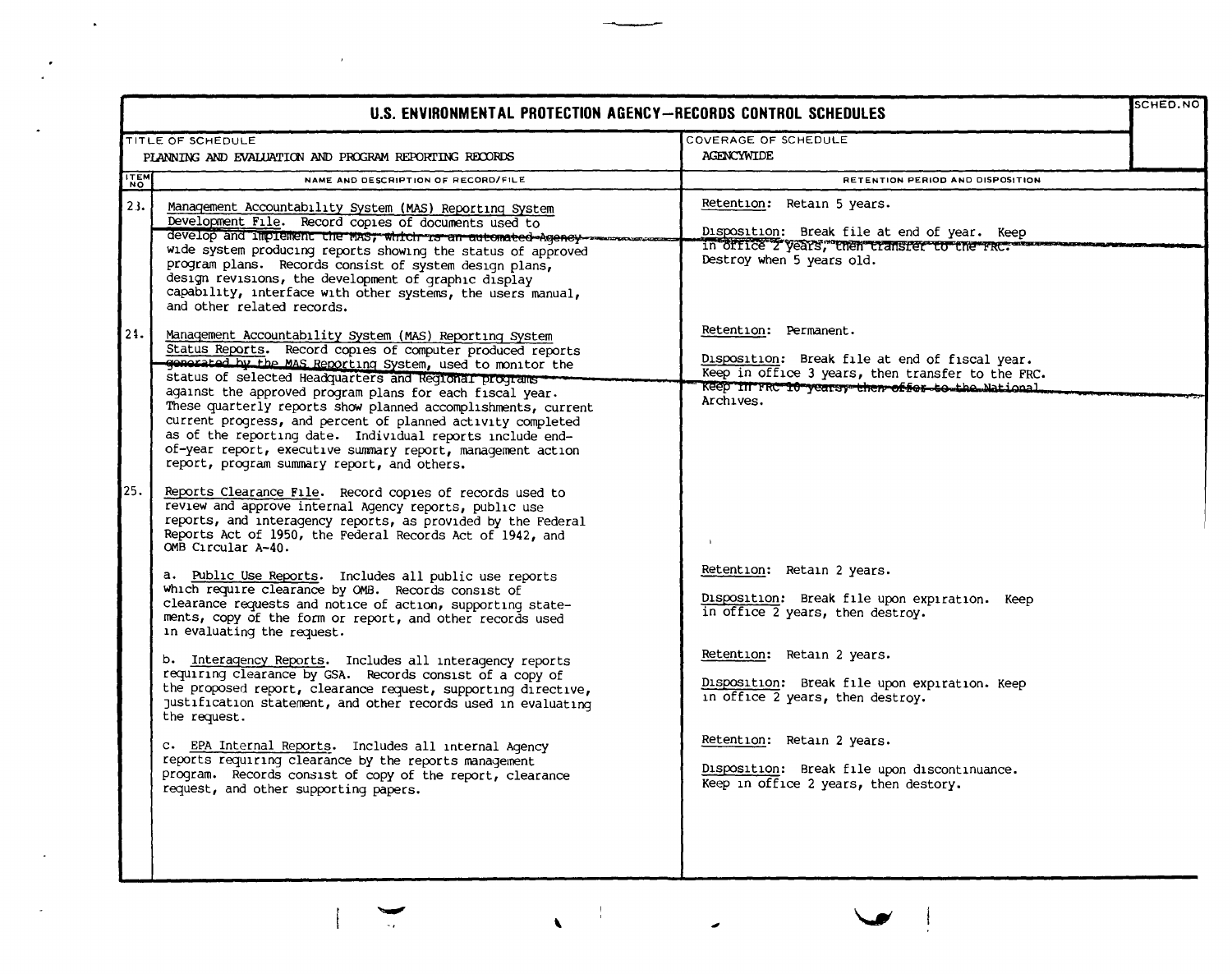Atch to SF 115 (Info for "PERMANENT" retention records)

 $\overline{\mathbf{z}}$ 

 $\epsilon_{\rm{max}}$ 

Title Of Schedule: Planning and Evaluation and Prognan Reporting

| Item No.     | Volume<br>On Hand (Cubic ft.) | Growth<br>Per Year (ubic Ft) | Arrangem<br>Of Files |
|--------------|-------------------------------|------------------------------|----------------------|
| $\mathbf{L}$ |                               |                              | Subject<br>Subject   |
|              |                               |                              |                      |
| 5.           |                               |                              | Chrevoloc            |